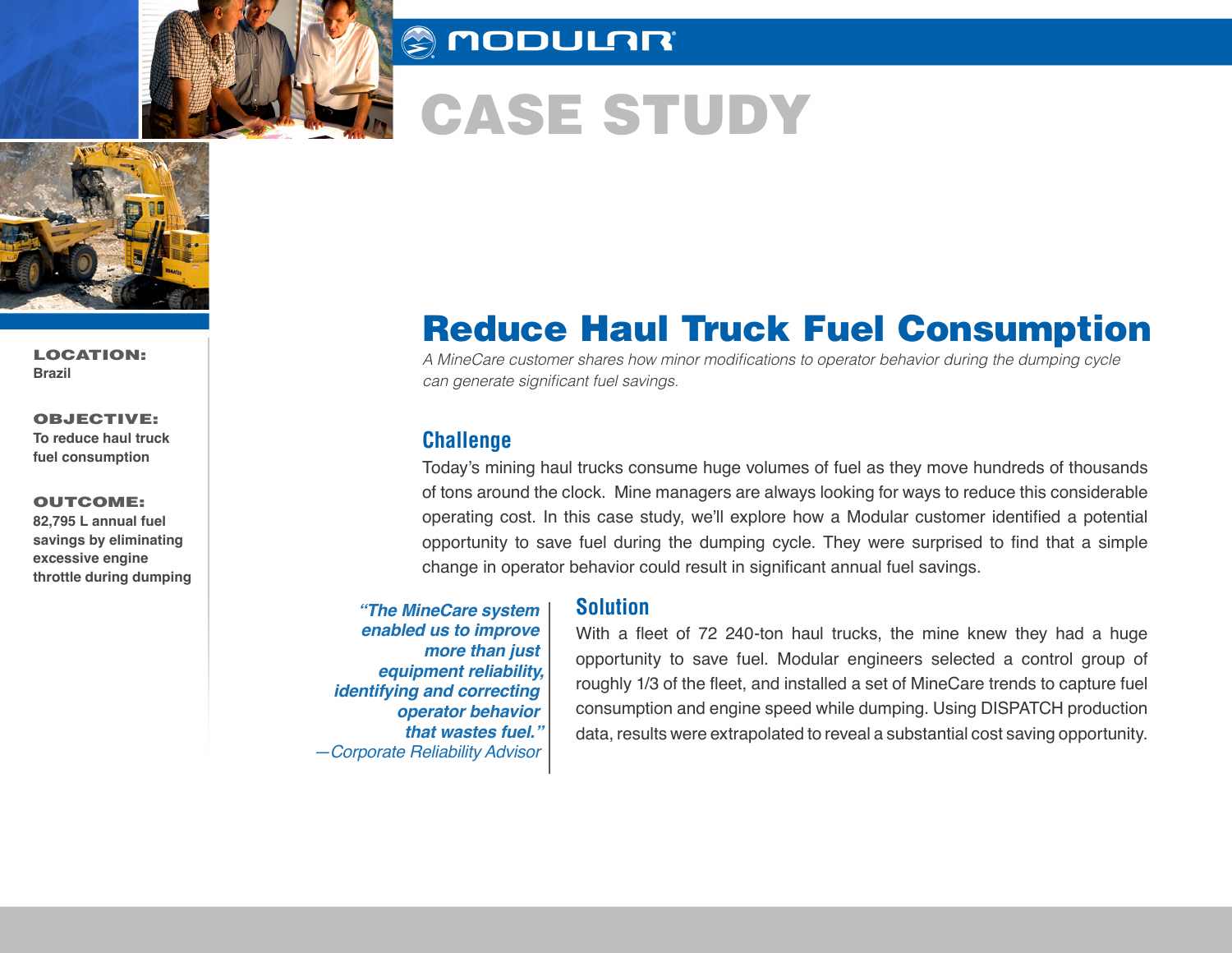# **Data Capture & Analysis**

When the customer asked for an explanation behind spikes in fuel consumption during dumping, Modular Engineers went to site to capture data. Using the MineCare trending application, they set up triggers to collect both engine speed and fuel consumption for each of the following scenarios:

- » Scenario 1: Engine Speed >1500 RPM, bed up (dumping)
- » Scenario 2: Engine Speed >1900 RPM, bed up (dumping)

For a one-month period, events were recorded when a trigger indicated a load was being dumped with engine speed in excess of 1900 RPM.

Using the DISPATCH system, the weekly load average for the 26 truck control was calculated to be 5763. Compared to the average weekly alarms of 1728, this produced a probability of 30% that a given dumping cycle exhibited excessive engine speed.





| <b>DATE RANGE</b>               | # ALARMS<br><b>(EXCESSIVE RPM</b><br>WITH BODY UP) | %TRUCKS<br><b>AFFECTED</b> |
|---------------------------------|----------------------------------------------------|----------------------------|
| 03 - 09 May                     | 1564                                               | 27.14                      |
| 10 - 16 May                     | 1928                                               | 33.45                      |
| 17 - 23 May                     | 527                                                | 9.14                       |
| 24 - 30 May                     | 2289                                               | 39.72                      |
| 31 May - 06 June                | 2334                                               | 40.50                      |
| Avg # Alarms per<br><b>Week</b> | 1728                                               | 29.99%                     |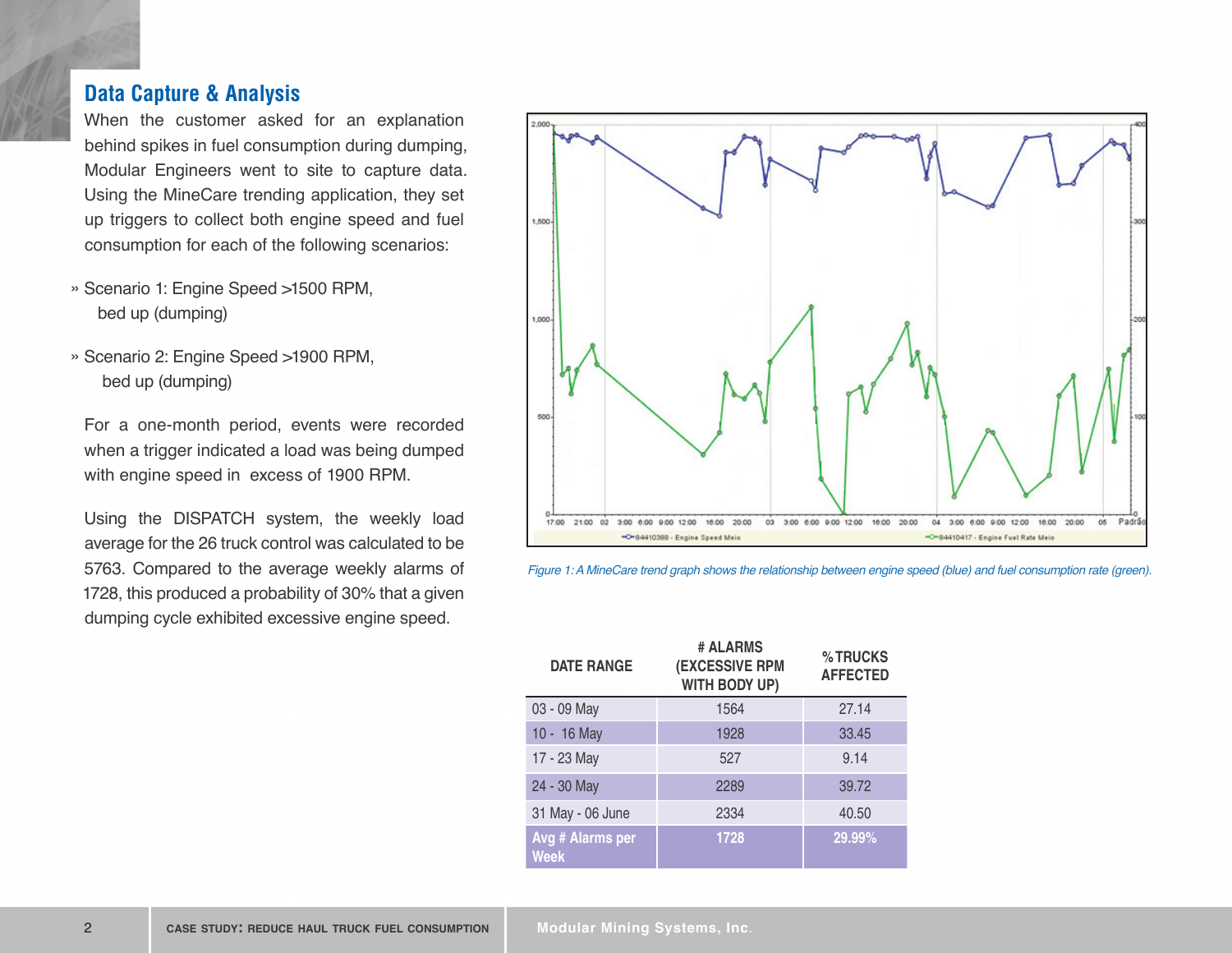# **Data Capture & Analysis**

Using empirical analysis, it was discovered that average fuel consumption rate nearly doubles when engine speed increases from 1500 to 1900 RPM.



*Figure 3: Notable increase in fuel consumption rate between 1500 and 1900 RPM*

|                | <b>Normal Idling Engine Speed</b> |       |                        | <b>Excessive Engine Speed</b> |  |
|----------------|-----------------------------------|-------|------------------------|-------------------------------|--|
|                | <b>RPM</b>                        | L/h   | <b>RPM</b>             | L/h                           |  |
| Truck 1        | 1.557                             | 69,45 | 1.918                  | 128,68                        |  |
|                | 1.592                             | 81,55 | 1.913                  | 120,96                        |  |
|                | 1.590                             | 71,92 | 1.915                  | 124,57                        |  |
| Truck 2        | 1.559                             | 70,35 | 1.908                  | 129,65                        |  |
|                | 1.590                             | 77,32 | 1.915                  | 141,81                        |  |
|                | 1.598                             | 75,03 | 1.909                  | 120,38                        |  |
| Truck 3        | 1.562                             | 92,62 | 1.935                  | 148,96                        |  |
|                | 1.585                             | 63,97 | 1.934                  | 133,84                        |  |
|                | 1.566                             | 84,06 | 1.940                  | 130,51                        |  |
| Truck 4        | 1.559                             | 95,72 | 1.920                  | 135,40                        |  |
|                | 1.541                             | 76,18 | 1.928                  | 121,28                        |  |
|                | 1.531                             | 84,07 | 1.942                  | 147,81                        |  |
| Truck 5        | 1.551                             | 56,07 | 1.897                  | 140,76                        |  |
|                | 1.561                             | 83,01 | 1.921                  | 119,72                        |  |
|                | 1.560                             | 78,66 | 1.939                  | 141,06                        |  |
| Truck 6        | 1.506                             | 49,24 | 1.936                  | 135,41                        |  |
|                | 1.515                             | 42,50 | 1.945                  | 137,86                        |  |
|                | 1.568                             | 79,96 | 1.925                  | 135,26                        |  |
| Truck 7        | 1.586                             | 81,75 | 1.929                  | 150,99                        |  |
|                | 1.564                             | 76,54 | 1.926                  | 128,71                        |  |
|                | 1.551                             | 74,59 | 1.933                  | 148,43                        |  |
| <b>Average</b> | 1,526 RPM = $74.50$ L/h           |       | 1,925 RPM = 134.38 L/h |                               |  |

*Figure 4: Average fuel consumption rate nearly doubles when engine speed jumps from 1500 RPM to 1900 RPM*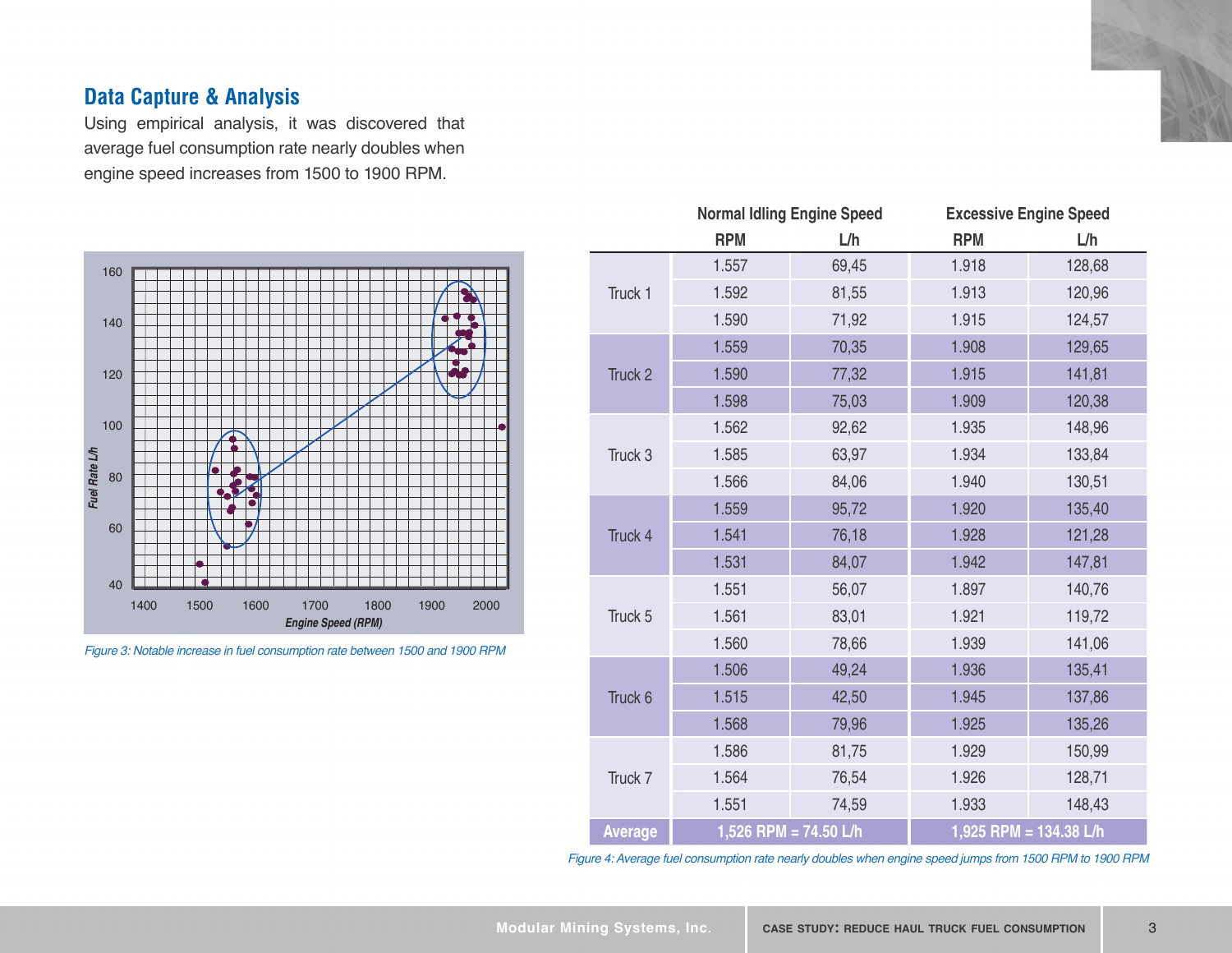# **Theoretical Fuel Savings Estimation**

The engineering team calculated that the dump time per truck averaged 20 seconds based on historical performance data gathered from the DISPATCH system. The data showed that dumping time was not affected by engine speed, i.e. operators pushing the accelerator pedal while dumping did not raise the bed any faster than those that didn't. However, this behavior did consume 80% more fuel.

Combining data gathered from both systems, a theoretical maximum annual fuel savings was calculated on a per truck basis. The total cost savings associated with solving excessive engine RPM during dumping can be extrapolated to the entire truck fleet using the annual cost savings/ truck across a range of 30% to 100% of total loads. This provides an expected minimum savings based on the 26 truck control group, but also a potential maximum savings assuming all truck operators exhibit the behavior.

At 30% of the total loads, the 72 truck fleet fuel savings can be estimated at 83,000 L per year. However, the total potential cost savings at 100% of loads is over 275,000 L per year. This scenario would save 736 metric tons of CO2 from being released into the atmosphere—the amount it would take 157 acres of pine or fir forests to annually sequester, or equivalent to recycling 247 metric tons of waste every year.

|                                                             | <b>Actual Sample</b> | <b>Theoretical Worst</b><br>Case | <b>Best Practice</b> |
|-------------------------------------------------------------|----------------------|----------------------------------|----------------------|
|                                                             | (30% of Loads)       | (100% of Loads)                  | (0% of Loads)        |
| Average Dump Time                                           | 20 seconds           | 20 seconds                       | 20 seconds           |
| Average Fuel Rate                                           | 92.46 L/hr           | 134.38 L/hr                      | 74.5 L/hr            |
| Avg. Fuel (consumed while dumping)                          | .514L                | .747 L                           | .414L                |
| Average Loads/week                                          | 222                  | 222                              | 222                  |
| <b>Total Fuel Consumed While</b><br><b>Dumping Per Year</b> | 5,933.6L             | 8,623.4L                         | 4,779.2 L            |

*Maximum Annual Fuel Savings per Truck: 3,844.2 L*

#### **Conclusion**

Assuming an average fuel price of US\$1.21/L, the expected range of savings for this customer is between \$100,000 and \$335,000 per year. This demonstrates that a relatively simple exercise in researching operator behavior can translate to real and substantial annual cost savings, and shows that the MineCare system can be used to alter operator behavior, directly impacting operating costs.

POTENTIAL COST AVOIDED: \$335,000